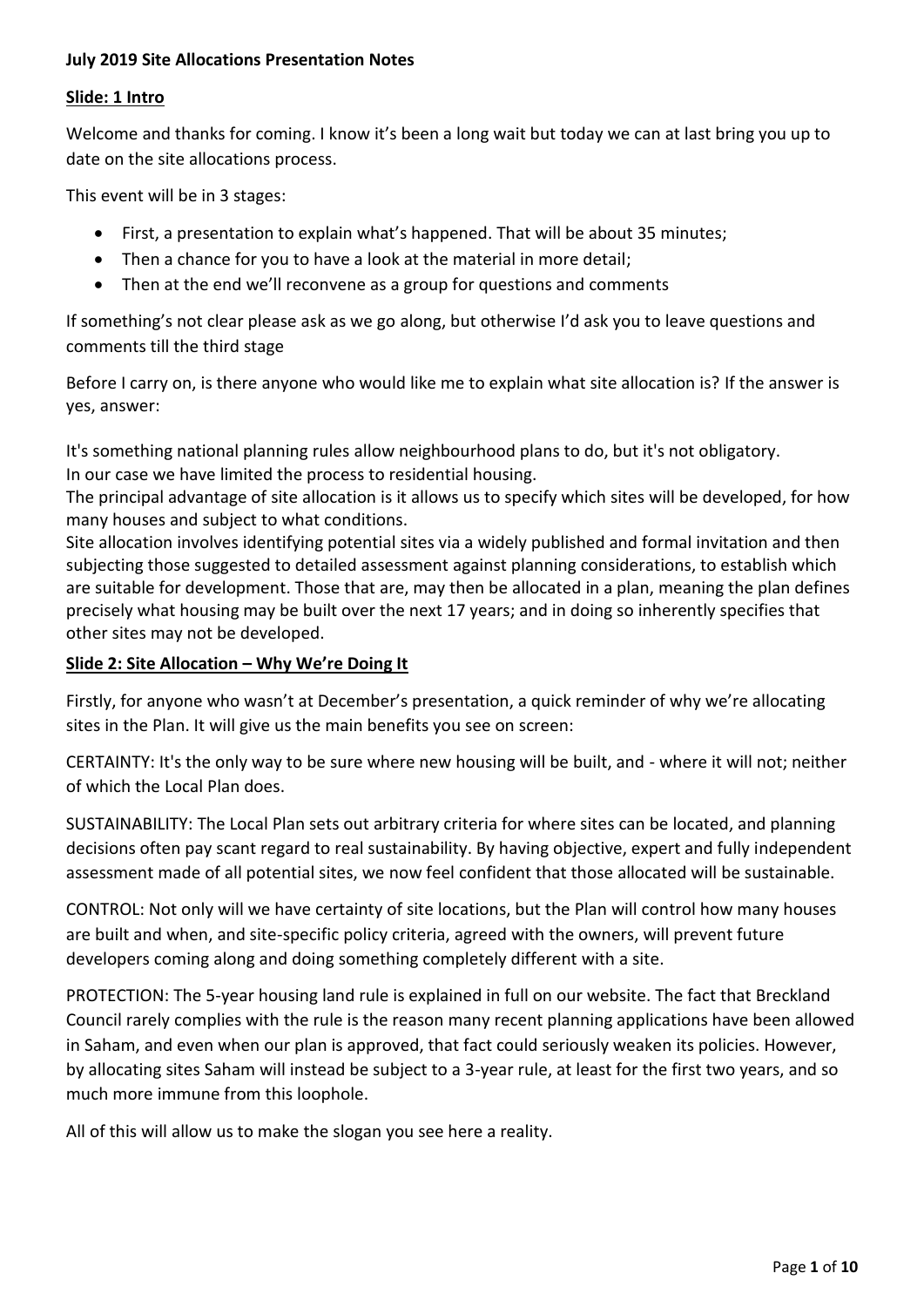# **Slide 3: Site Allocation – How We're Doing It**

The first stage was a call for sites that ran from August till October last year. It gave all villagers, local landowners, and around 30 developers and housebuilders chance to submit proposals. 16 sites were put forward as a result.

Those sites were assessed independently by four different organisations, to get around any lack of knowledge on our part, and also to avoid any contention later that we may have been biased.

The detailed assessment results were summarised in a traffic-light form, where green = suitable; amber = could be suitable if constraints can be overcome, red = not suitable

I'll show you that chart in a minute.

No one site was rated green in all four assessments. The majority were rated amber overall.

That meant more work was needed and we call that the site selection process.

The follow-on to that work is consultation with all interested parties, and this afternoon's event is part of that.

### **Slide 4: Which Sites Were Proposed & Where?**

Before we look at the details of what's been done, I'll just remind you where the 16 proposed sites are. You can see a bigger version of the map on one of the display panels. And if you remember, if ALL were to be allocated, they would result in up to 222 new homes, a figure that I know that caused concern in some quarters, although I tried to stress it was just the sum of the proposals, not a concrete number for the plan.

### **Slide 5: Some Numbers… since April 2011**

I'll tell you right away 222 houses will not be allocated in the plan.

All the same I know it's natural for some to focus on the overall number with less thought to the sites themselves. So, here are some other numbers to give a bit of context:

The Local Plan has been in preparation for 8 years and in that time, planners have approved 87 new homes in Saham.

Of particular relevance is the fact that 78 of those were only allowed because Breckland Council couldn't show it has a forward 5-year supply of housing land.

If the same rate of approval continued with the same lack of control till 2036, another 185 homes would be allowed between now and then.

And other than making objections, which rarely seem to carry the weight we'd like, the village would have no say in what houses were built, where or when.

# **Slide 6: So, What's the Right Number?**

There are several possibilities.

The Local Plan says "not significantly more than 33 new houses" adjacent to the settlement boundary, plus any number inside as long as they comply with policies;

We remain of the view that there's little logic in the method the planners have used to set a target of 33, and that even such logic as it does have is flawed by the omission of two important factors:

• The Government's increased estimate of how many houses are needed in Breckland up to 2036;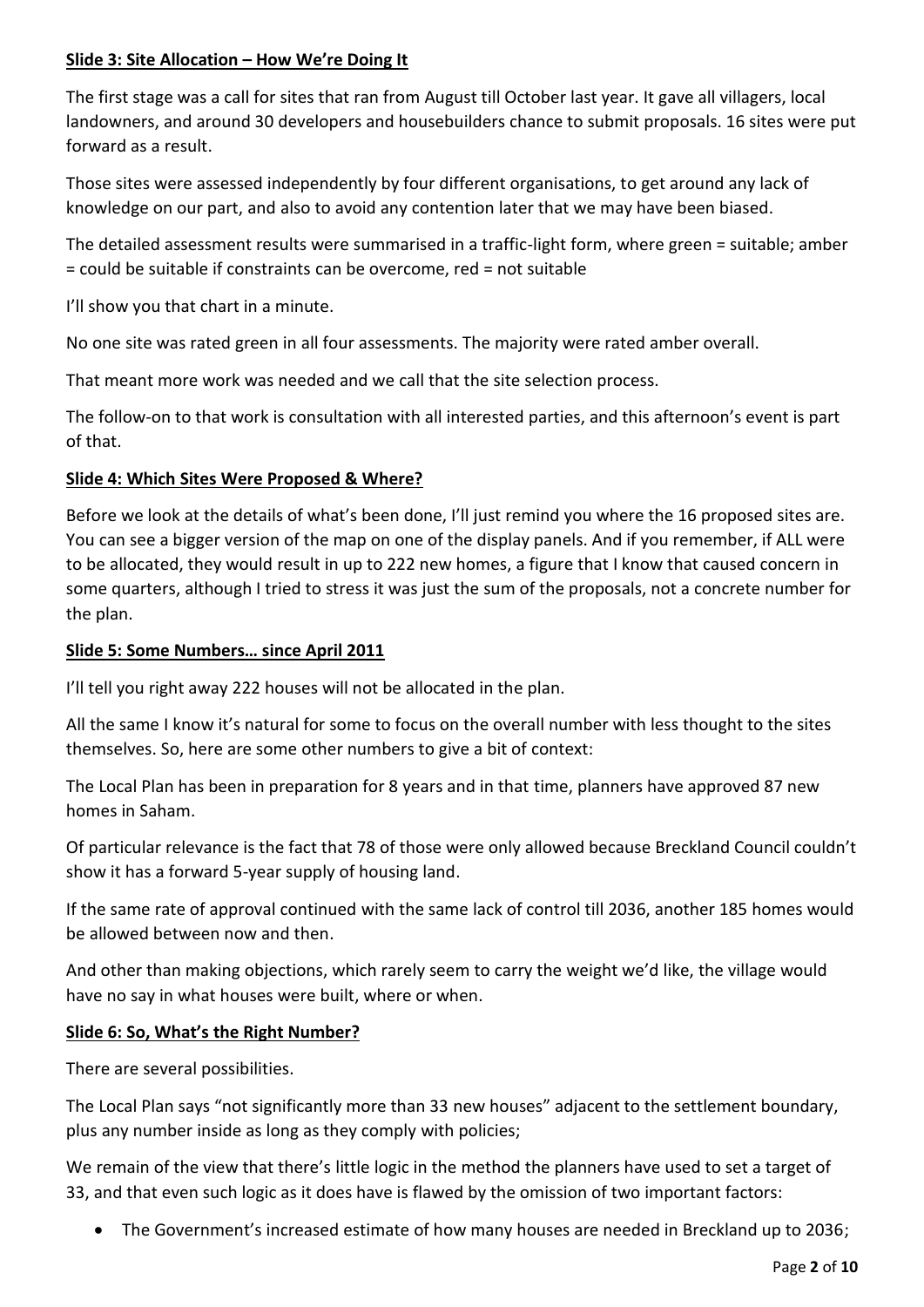• An affordability factor to account for the great disparity between earnings and house prices, as specified in national planning guidance.

By multiplying 33 by both of those factors, in the Plan we set a minimum number of 48 houses adjacent to the settlement boundary.

But being based on the 33 number, other than the two new factors, that still lacks much logic.

That's why I want to stress as much as I can that if the question is "how many new houses would be sustainable in Saham?", then neither 33, nor 48 are the correct answer.

# Why?

Because to calculate 33, no-one from Breckland Council made an assessment of available land in the village, no-one took account of highways, flood risk, heritage, landscape, nor all the other factors that help decide if any site is sustainable.

And, because the factors used to increase 33 to 48 are just the most recent statistics. Housing need in Breckland may go up again when next published (and yes of course it may go down, but that hasn't been the trend). The affordability factor changes every time it's calculated, and as long as house price rises outstrip increases in earnings, the factor will also increase.

Our aim is to have a Plan that will stand up to whatever's thrown at it, not just over the next year or two, but all the way to 2036. I said earlier that allocating sites gives the village certainty about what's coming, and I firmly believe it's better for the plan to have the best chance to deliver that certainty over its entire life, rather than be subject to regular changes to reflect new statistics, particularly if those changes would be outside the village's control.

So, we're firmly of the opinion that the right number can only be established by a process that after assessment of all available sites; relies on policies, hard facts, and robust analysis. In December I asked you to forget an arbitrary limit, be that 33 or 48 or something else, and let the site allocations process tell us all what the right number is, and having completed most of that process, I'm even more convinced that's the best approach.

**Hence if there were just one thing I could persuade you of today, it would be to forget any arbitrary maximum number, be that in the Local Plan, the Neighbourhood Plan or simply something that feels right to you. Those numbers are the starting point, not the finish line. That is set by the process I'm about to explain.**

# **Slide 7: Independent Site Assessments**

Our first step was to take stock of the independent site assessment results, so let me summarise what those were and what they told us.

AECOM are specialist consultants appointed by the Housing Ministry to make general site assessments. As well as the 16 sites that came forward, they told us they were obliged to assess sites that were the subject of undecided planning applications at the time of doing their work. There were two of those – Meadow Farm and Nilefields, which added 57 homes to the potential total.

Although not obligatory, we felt it was sensible to also ask the local highways and flood authorities and Anglian Water to assess the sites; partly because they have specialist skills and knowledge AECOM lack, and partly because roads and flood risk are always concerns in Saham and we wanted them to be fully accounted for.

Detailed assessment results were summarised by a "traffic light" system described here. Basically, green is good, amber might become good if certain measures are taken, and red is bad.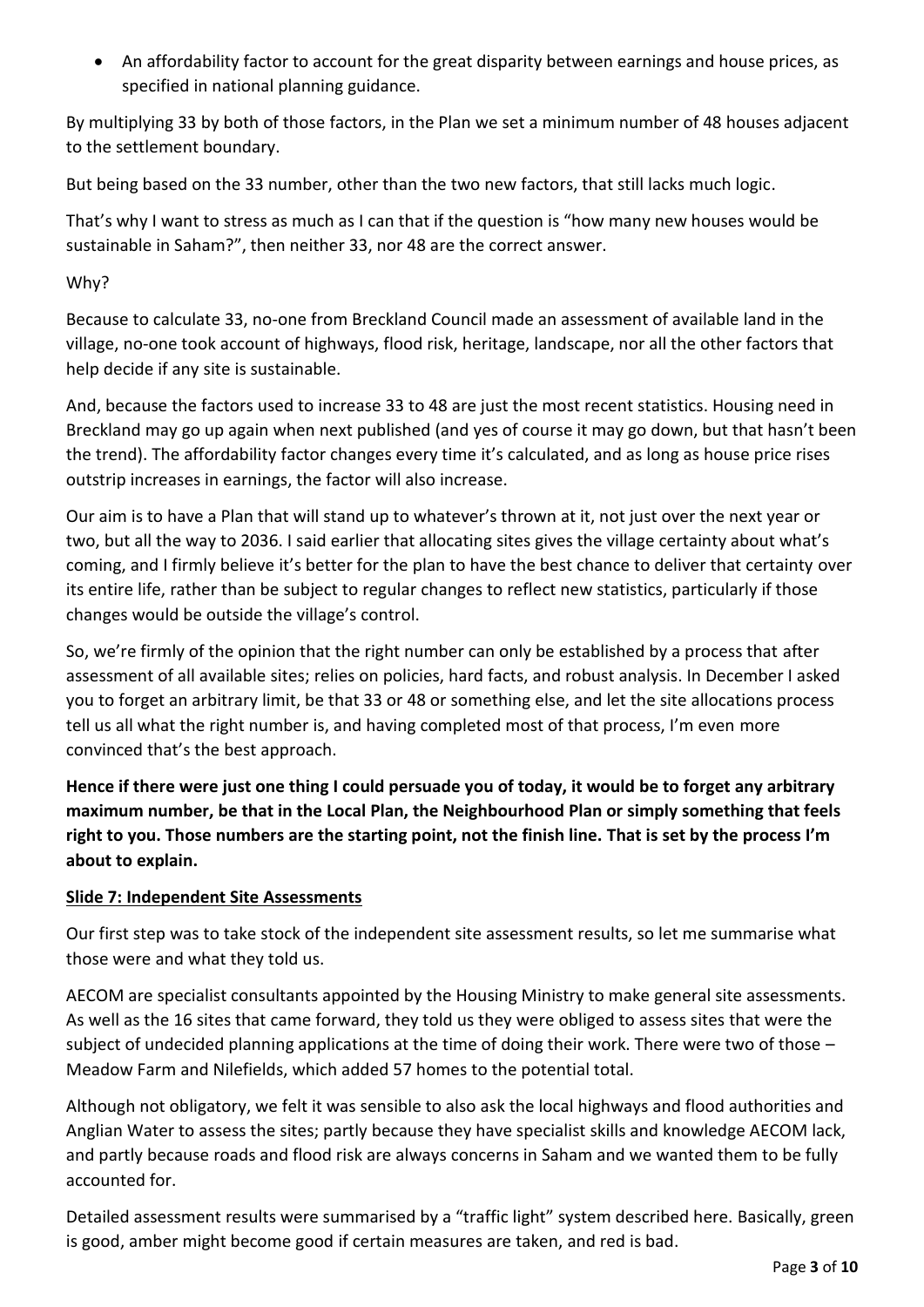### **Slide 8: Site Assessment Results**

Here are those summary results. Please don't strain your eyes trying to read every detail, you can see larger versions on the display panels later.

But hopefully you can see that no site was rated green in all 4 assessments, all had some form of constraint. And the assessments didn't tell us how one site compared to the others. So, we developed a site selection process to do that, and now, without apology, I'm going to go through the process we've used at some length, because without any arrogance, I believe if you agree with the method and the way we've applied it, like me, you will find it difficult to argue against the results.

I realise it may all seem a bit complex at first sight, so if you have any questions on the process itself, please ask as we go along.

Before I explain the process, I want to stress that my group and I had no self-interest in whatever the result was; we're not developers or landowners with a financial interest, but neither are we nimbys trying to find any reason we can to prevent development. Whatever the final number is, personally we neither gain, nor lose from it, and so have been impartial in what we've done.

### **Slide 9: Site Selection Process – 1**

I'm giving some numbers here to illustrate that this was not a simple "what do we all think?" type process.

First, we looked for ways to overcome the constraints identified in the 4 independent assessments which meant considering all 243 of them. Thanks to local knowledge, and a good deal of research, we were able to resolve many of those concerns. To do so, in some cases that meant reducing the size of a site and the number of houses that might be built on it. Some concerns proved to be beyond our knowledge or resources to resolve, and those we recently passed on to the relevant landowners to allow them a chance to look for solutions. In 2 cases – the planning application sites added by AECOM as part of their assessment – the constraints were too fundamental to be resolved, and we eliminated those sites from the process.

Next, since the assessments made no attempt to tell us which of the potential sites we should allocate, even if constraints were overcome, or to compare any one site with the others, we decided the most objective way to do that would be to apply policy criteria from the Local and Neighbourhood Plans; just as would be done were the proposals to become planning applications. But of course, landowners have not put forward all the detail that would be needed for an application, so not all criteria could reasonably be applied. We decided there were 17 criteria on which judgements could reasonably be made at this stage, which I'll go through a little later.

We also realised that not every criterion has equal importance, so we gave each a weighting to reflect that.

Next to ensure all judgements were objective and consistent, we not only set a sliding scale to rate each site against each criterion, but wrote a description for each point on each sliding scale – which meant 85 different descriptions.

Now using the sliding scale descriptions, we had to decide how each site rated against each criterion, which entailed making 272 decisions.

Then we let a spreadsheet do all the sums to work out the total rating for each site.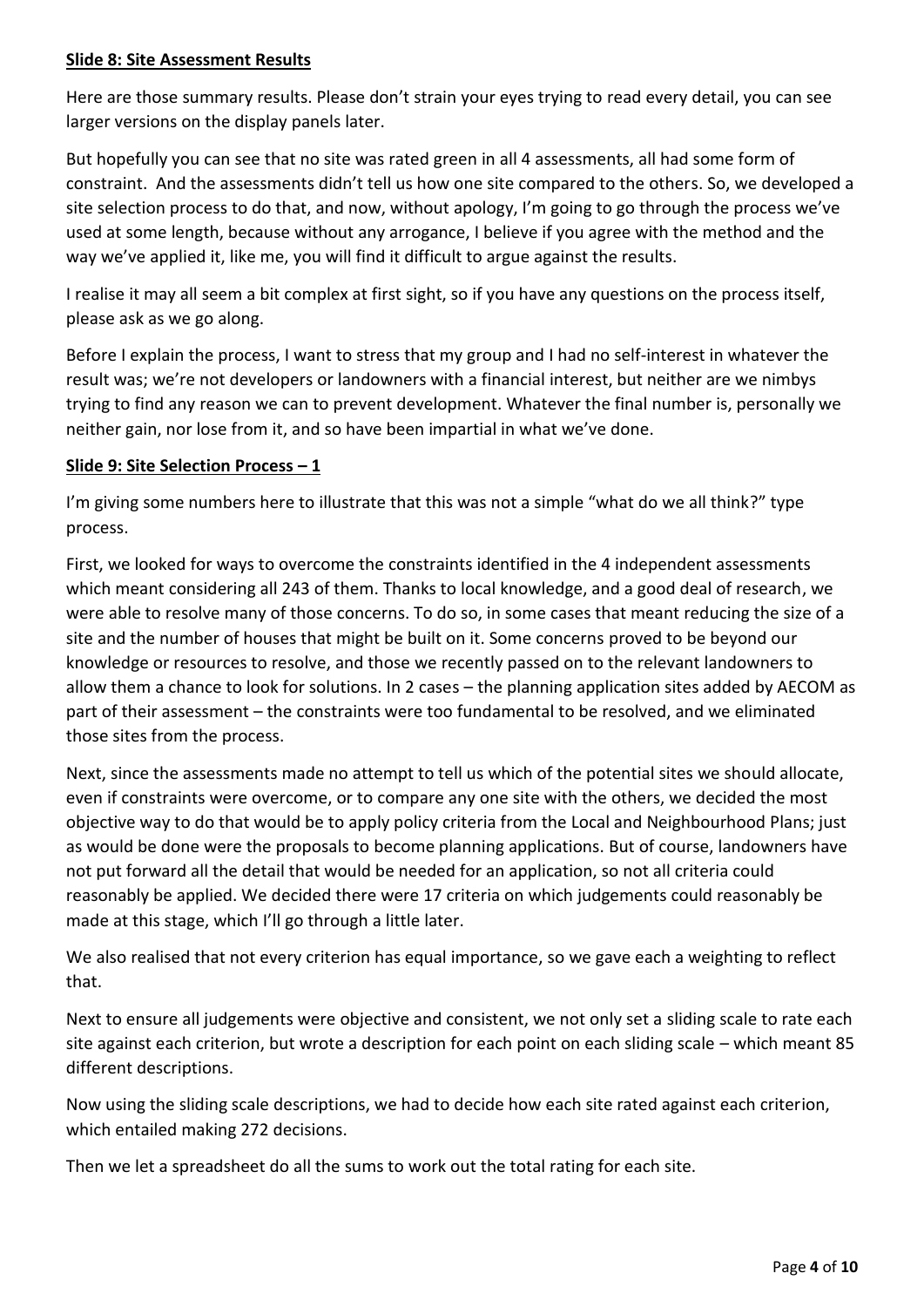# **Slide 10: Site Assessment results – Mitigated**

These are the adjusted assessment results after we'd found solutions to most of the constraints. Again, you can see these at a larger scale on the displays, but I'll just point out:

- Where we invited site owners to look for solutions their sites are red until and if they are able to present acceptable solutions;
- If you're wondering why the majority of the results are still amber, that's because in those cases where we mitigated constraints, the means of doing that have been included as policy conditions for the sites concerned, so until the owners and others agree the policies for their site they cannot be green.

# **Slide 11: Site Selection Process – 2**

As I mentioned, as we overcame constraints, in many cases we added the solutions as conditions to draft policies for each site.

Where we were not able to overcome constraints, we recently passed them on to the site owners and awaited their responses before writing policies for those sites. If and when owners suggested solutions, we reviewed their evidence (which could be a letter from the highways authority for example) and if it was satisfactory wrote a policy for their site. But if we were not convinced by the evidence or an owner chose not to suggest a solution, the site dropped out of the process.

Having worked through all those steps, we need to agree draft policies with the owners – if they would not later comply with them, we cannot say the site is not only suitable for development but is deliverable (meaning there is a realistic likelihood it will be developed) and that would mean in planning terms, allocation would be invalid. That's a process we started recently and is not yet complete.

# **Slide 12: Site Selection Process – 3**

In parallel with all of this work, we've been updating the rest of the plan as I outlined at our last presentation. While the intent of the policies remains the same, the wording has changed significantly in many cases from the previously published version and the plan includes a number of new policies, particularly dealing with landscape. You may have seen a preview version, excluding the site allocation material, on our website.

Our consultant recently reviewed both the plan and our draft site selection report and we were pleased while she made some very helpful recommendations to improve things, she didn't find anything fundamentally wrong, and that included the draft site allocation policies.

While we finalise discussions with site owners, take your initial comments and liaise with Breckland Council, we're not quite ready to make final recommendations to the Parish Council as to which sites should be allocated in the Plan and be reviewed as part of a formal consultation. As we complete those tasks, the overall status you see today will likely change, so please keep that in mind. The final proposals will come when the whole plan is published for its next formal public consultation.

# **Slide 13: Site Selection Criteria**

Hopefully that's outlined the overall method we've used, so now here's more detail on how we've applied it.

These are the 17 criteria we used to rate each site. Hopefully you'll agree we covered all the issues that generally concern people about development in the village.

In planning terms all of Saham has poor accessibility to services and facilities, but some sites are better located than others in this respect so we took that into account.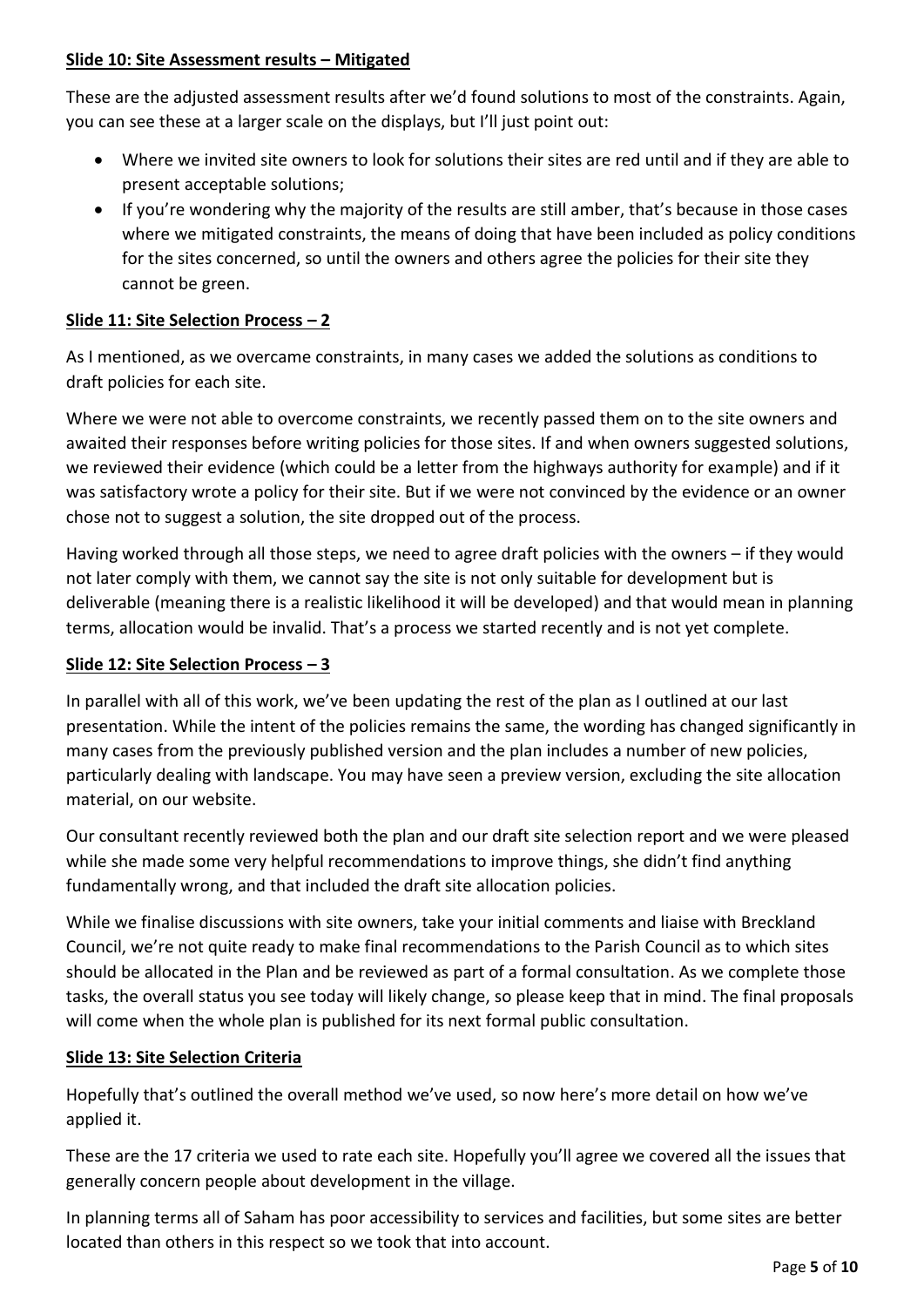We've published a housing needs assessment showing that homes of 3 or fewer bedrooms are what's most needed, so sites providing those scored well against that criteria.

If sites might impact neighbours' amenity, they were scored down for that.

Some of the sites are close to heritage buildings and that was taken into account.

We don't want closely packed housing estates so site density was rated.

Access from sites to and from our roads, and the width of those roads was taken into account.

Impact on village landscape and key views was an important factor, guided by our consultant's landscape assessment reports.

Each site's flood risk was identified and rated.

In terms of loss of land, brownfield sites were rated better than greenfield ones, and loss of agricultural land was scored down.

We also looked at potential impact on biodiversity and opportunity to improve public open space.

### **Slide 14: Criteria Weighting - 1**

Looking at the previous slide, you'll probably have your own ideas about which criteria are more important than others. But rather than just personal opinion, we wanted a more objective way to give weight to each criterion and this is how we chose to do that. Before you review the results of the site rankings please decide if you agree with this aspect of the ratings, which you can also see on the displays.

### **Slide 15: Criteria Weighting - 2**

Based on the descriptions on the previous slide, this is how we weighted each criterion.

You can see that highway issues and flood risk come out as the most important factors, with village housing need and landscape impact close behind. While the plan is trying to tackle many things, these are the most important topics and the ones that come up time and again when we talk with villagers about what's important to them. If you think this weighting should be different in some way, please as well as telling us how you would weight each item, also tell us why.

# **Slides 16-20: Criteria Rating Descriptions – 1 to 5**

I told you earlier we defined a sliding scale rating system with five steps for each criterion. We quickly realised that just choosing a score from 1 to 5 was too simplistic and too subjective – the five of us in the group did just that and in some cases the results were quite different. So, we've tried to develop a method that as far as possible makes decisions on how to rate a site black and white. Like the criteria weightings, these sliding scales are critical to the final results, so please take the time to read them on the display panels and give us any comments.

We started with all the scales being 1 to 5, but our consultant pointed out that meant in some cases we were giving a positive score to a site having a negative aspect, so we changed each scale accordingly, and that meant some range from -2 to +2, some from -1 to 3 and some from 0 to 4.

Believe me because I checked it very carefully, whichever range of 5 scores is chosen, the order in which sites are ranked according to the results remains the same, but it is more informative to see where sites rate positively and negatively.

All of the descriptions are on display, so for now I'll just show you a few examples: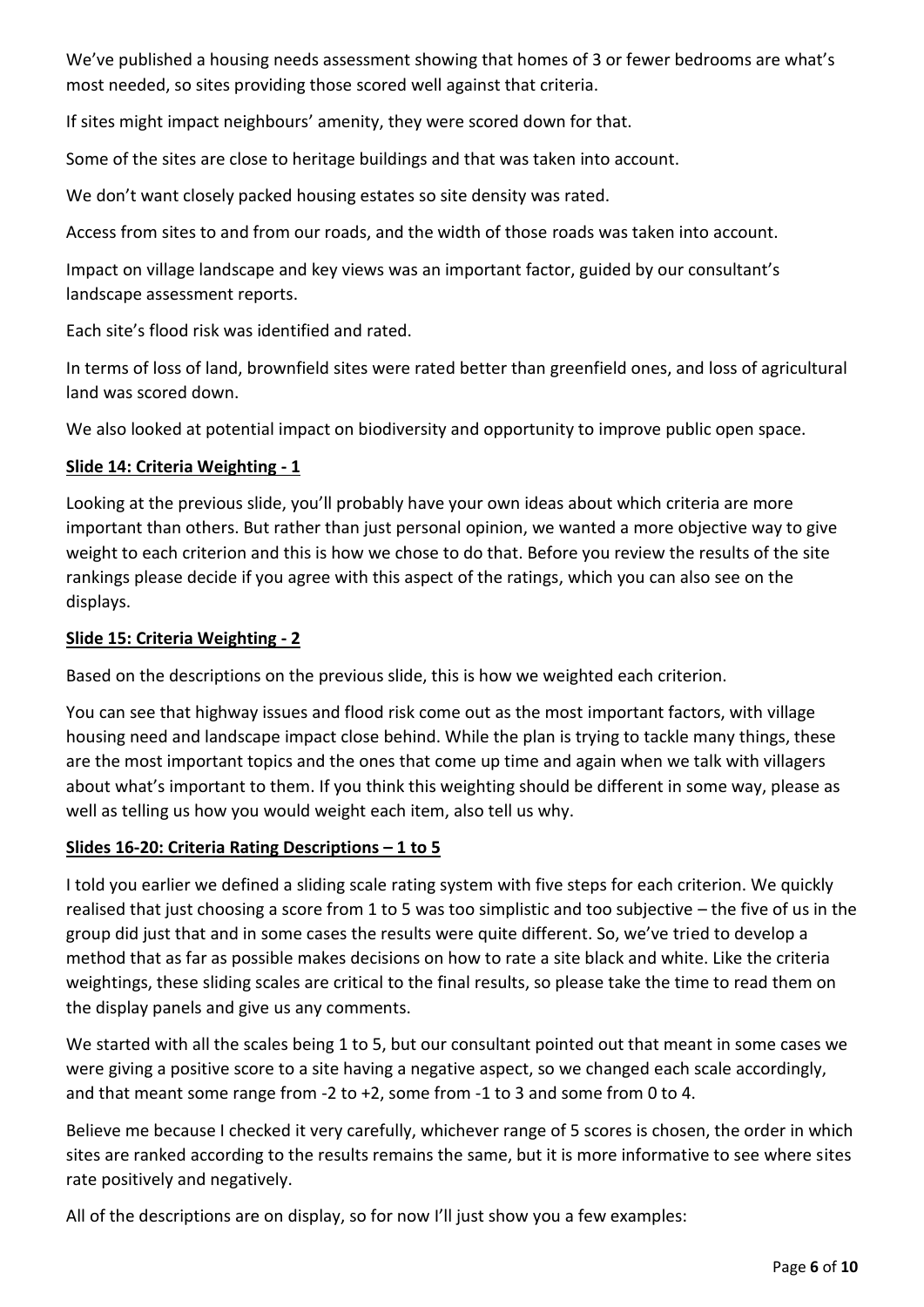Distances – relative to Government guidelines

Highway access – how certain and how safe is it?

Impact on landscape from blending in well to the opposite end of the scale

#### **Slide 21: Site Selection Ratings**

Rating the sites could have been a highly subjective task, but by selecting policy-based criteria, weighting them according to their importance and defining descriptions for each step of each rating sliding scale, it became entirely objective and more of a mechanical process, albeit we still gave very careful thought to how each rating description applied to each site for each criteria and this stage occupied many of our weekly meetings.

Here I'll reiterate that if you agree we chose the right criteria, weighted them appropriately and set suitable descriptions for each rating scale, then if you rate the sites yourselves according to those, you should get the same results. Feel free to try it yourself for any site that particularly interests you, and see if you do.

Again, you can examine this chart in closer detail on the display panels.

Here I will point out that decisions we reach as a result of discussions with the site owners and your feedback today may lead to some items being reassessed. That will also happen for sites where the owners present acceptable solutions to constraints. The final conclusions will be given in our site selection report which will be published once agreed with the Parish Council.

### **Slide 22 & 23: Overall Ratings and Site Rankings 1 & 2**

The overall rating for any site is simple arithmetic – multiply its rating by the weighting for each criterion, then sum the 17 results. We let our spreadsheet do that for us and these were the results – again prior to discussions with owners and your comments. The first slide is in order of the sites' numbers, and the second by order of rating. On that slide you'll also see a reminder of how many houses each site was considered for following the earlier adjustments based on the site assessments.

The exclamation marks indicate the sites where we invited the owners to suggest solutions to constraints we were unable to mitigate, and which, regardless of rating or ranking, cannot be allocated unless a satisfactory solution is put forward.

Two sites offered two solutions. In the case of Richmond Hall, the larger site rated higher, so the smaller option is eliminated. In the case of 8 Richmond Road that decision will depend on which of the two options the owner decides is economically viable. If both are, the smaller option will be preferred as it rated higher.

#### **Slide 24: Site Selection Process Recap**

I know all of that is perhaps a lot to take in, so here's a brief recap of the steps in selecting sites:

We took the results of the 4 independent site assessments and where possible resolved the constraints, where necessary with help from the site owners and sometimes by modifying the original proposal;

We chose policy criteria against which to rate the relative plus and minus points of each sites;

We decided the relative importance of each criterion;

We wrote descriptions rating sites on a 5-step scale;

Based on those descriptions we rated each site, then summed the results;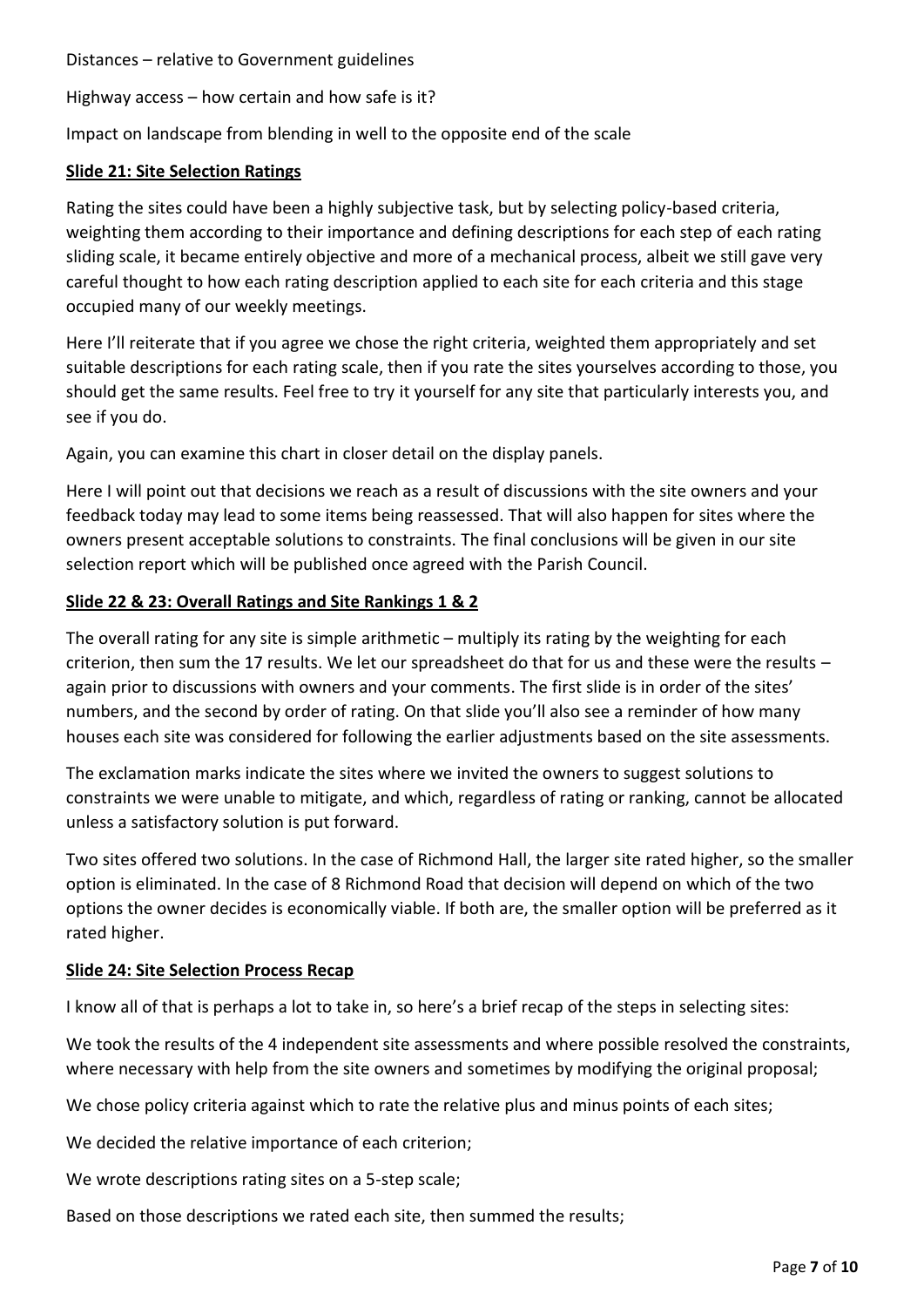For each site that came successfully through that process we wrote a draft policy and discussed it with the owner, sometimes leading to more modifications;

Today we're taking your initial views; and

Once discussions with owners are complete we'll finalise our site selection report recommending which sites will be included in the plan, subject to approval of the PC.

### **Slide 25: Current Site Status**

As I've explained we're currently in discussion with the site owners about draft site policies or potential constraint solutions. We are not making any compromises that go against the principles of the plan, but those discussions inevitably involve some give and take, so, although based on the results, we have a good idea of which sites we'd like to recommend, that may change either as a result of the ongoing discussions or as a result of your feedback today.

Anyway, this is how things stand with the discussions as we speak, and I'll say a little about each site in a minute.

### **Slide 26: Current Site Status Map**

And this is the same thing in map form.

# **Slide 27: Where Does All That Leave the Numbers**

So, you may be asking, what's the final number? I stressed earlier that the number of houses we allocate in the Plan should be whatever came out of the site assessment and selection process. The only relevance of the target of 48 I explained earlier is that it sets a minimum level that should be allocated.

So, bearing in mind things are still being finalised, I'll first remind you that initially a potential total of 222 houses were put forward.

By considering undecided planning applications AECOM added 57 to that total, so it became 279.

That was reduced during our constraint reviews to 149.

Now we currently have 19-21 houses on sites with a green status – everything agreed with the owners, 65 where sites have amber status – discussions ongoing; and 74 on sites that have been eliminated from the process for one reason or another.

As a result, as I speak there are potentially and provisionally sites for between 84 and 86 houses that would be acceptable according to site assessment and selection. Although actual development won't happen at a uniform rate, on average that would be about 5 houses per year. Now as you consider that, also remember the number I told you earlier – the 87 houses approved by planners in the last 8 years which is around 11 per year.

Here I want to pause and reiterate that these are the numbers that come out of the selection process, so if you wonder why they exceed Breckland Council's target of 33 or the 48 we calculated as a minimum, then the answer is these are the provisional numbers the process tells us are suitable for development, and that result is more rigorous and objective than any other number that may be suggested. The process tells us Saham can sustain around 86 houses over the plan period. They would be in locations that are known in advance, in line with well-defined conditions. So here I'd ask that before you tell us the number is too high you first consider the alternate… which is to trust Breckland planners to manage development in an equally controlled way, and to believe they will adhere to their own target for Saham. And if you're inclined to do the latter, I'll tell you that they've already admitted to me they cannot apply a hard and fast limit on development numbers. Their plan also sets no controls on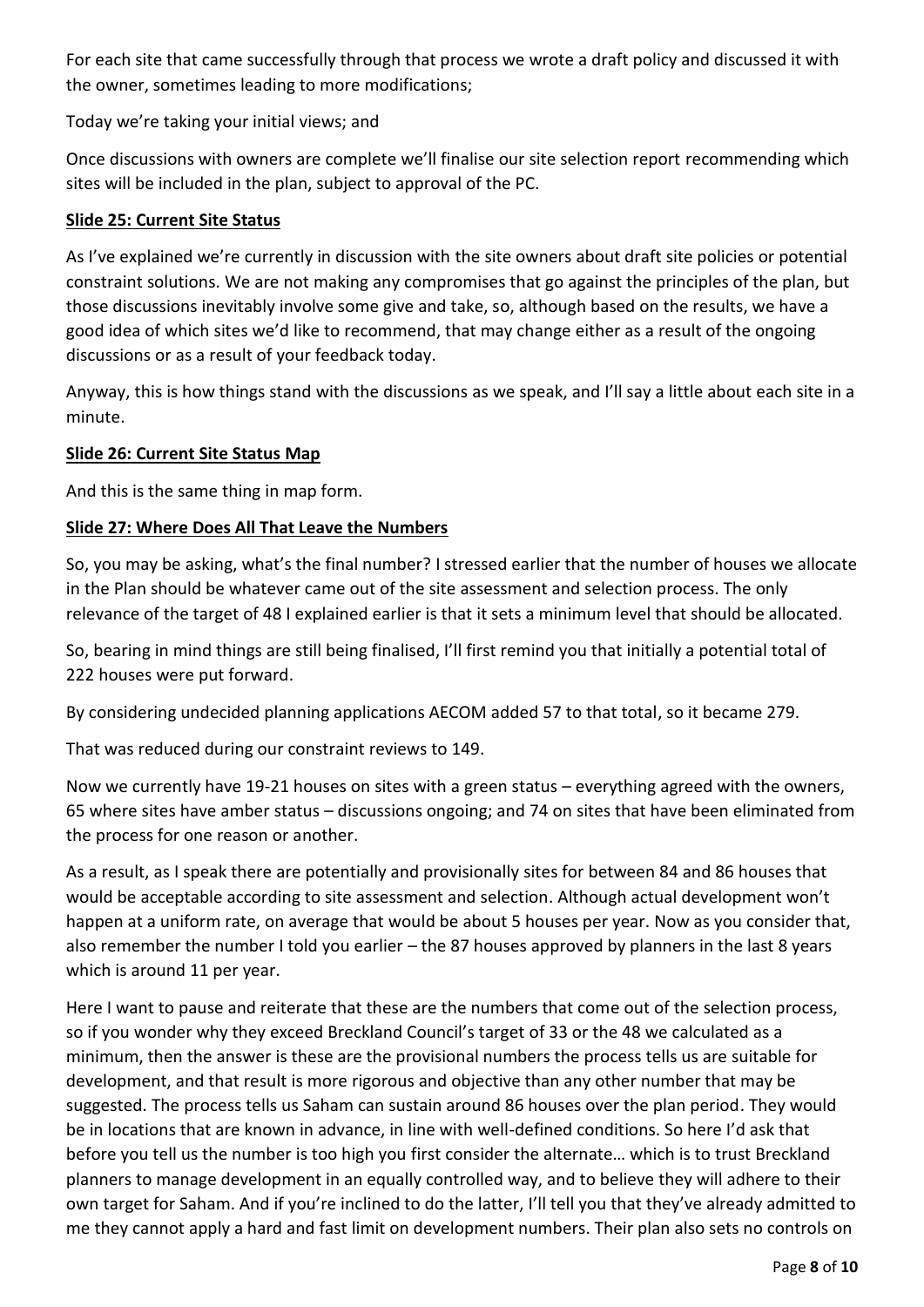the timing of development. So, let's say they continue their current rate of approvals and allow 33 new homes in the first 3 years of the plan: do you believe they will refuse all further development for the next 13 years? I don't and I'll give you some reasons why:

- The Breckland Plan in force until the Local Plan is approved, says that from 2012 till 2025 there will be no new housing approved in Saham Toney. That's worked well hasn't it?
- 2 years ago, the Local Plan said there would be 205 more new homes in Watton up to 2036, and yet from March 2017 to March 2018 alone, planners approved 301 there.
- And the Local Plan sets Yaxham a target of 18 new homes up to 2036. Yaxham already has an approved neighbourhood plan, but it doesn't allocate sites, and instead put their faith in planners… and have had 38 new homes approved since 2016 as a result.

Okay, as you think about that, I said I'd say a little about each site that remains in the process so I'll do that now…

Firstly STNP2, 9, 11 or its option 15, 13 and 14 are agreed with the owners.

STNP16: Owner out of the country till 19 July after which will have discussions (+ masterplanning)

# STNP1 **(SHOW SLIDE 28)**

STNP4, 5, 6 & 7 **Show slide 29**

### **Slide 28: STNP1**

proposed 10 > 6 > revised 10. waiting owner response (agent difficulty).

### **Slide 29: STNP4, 5, 6 & 7**

as proposed > revised to constraints > provisional constraint solutions (traffic report, masterplanning)

#### **Slide 30: STNP5 and the View to the Mere**

Talk about limiting development to retain the view

#### **Slide 31: Housing mock-up**

Show each Pound Hill site in sequence 1 + 4 (13 - 2020-24); 6 (5 -2025-28), 5 (12 - 2029-32) 7 (8 - 2033- 36)

Then other sites approved by planners around the central area

#### **Slide 32: Site Policies**

The policies are on display and I'd ask you to read them, as this process is not just a case of saying to a landowner whose site is allocated, okay now you can do what you want with your site. Each site has policy conditions which set out the terms under which a future planning application would be acceptable, including of course the number and type of houses that may be built.

The policies were reviewed by our consultant and agreed with her, prior to discussion with the site owners, so we believe apart from fine details they are complete, but remember in some case that final detail includes agreeing a number of houses for a site. But if you think we've missed anything important in them, please let us know during the question and comments section of this event.

# **Slide 33: Policy Discussion Status**

This is just a reminder of the current status of our policy discussions with the site owners and the fact that things that may still change as a result of those.